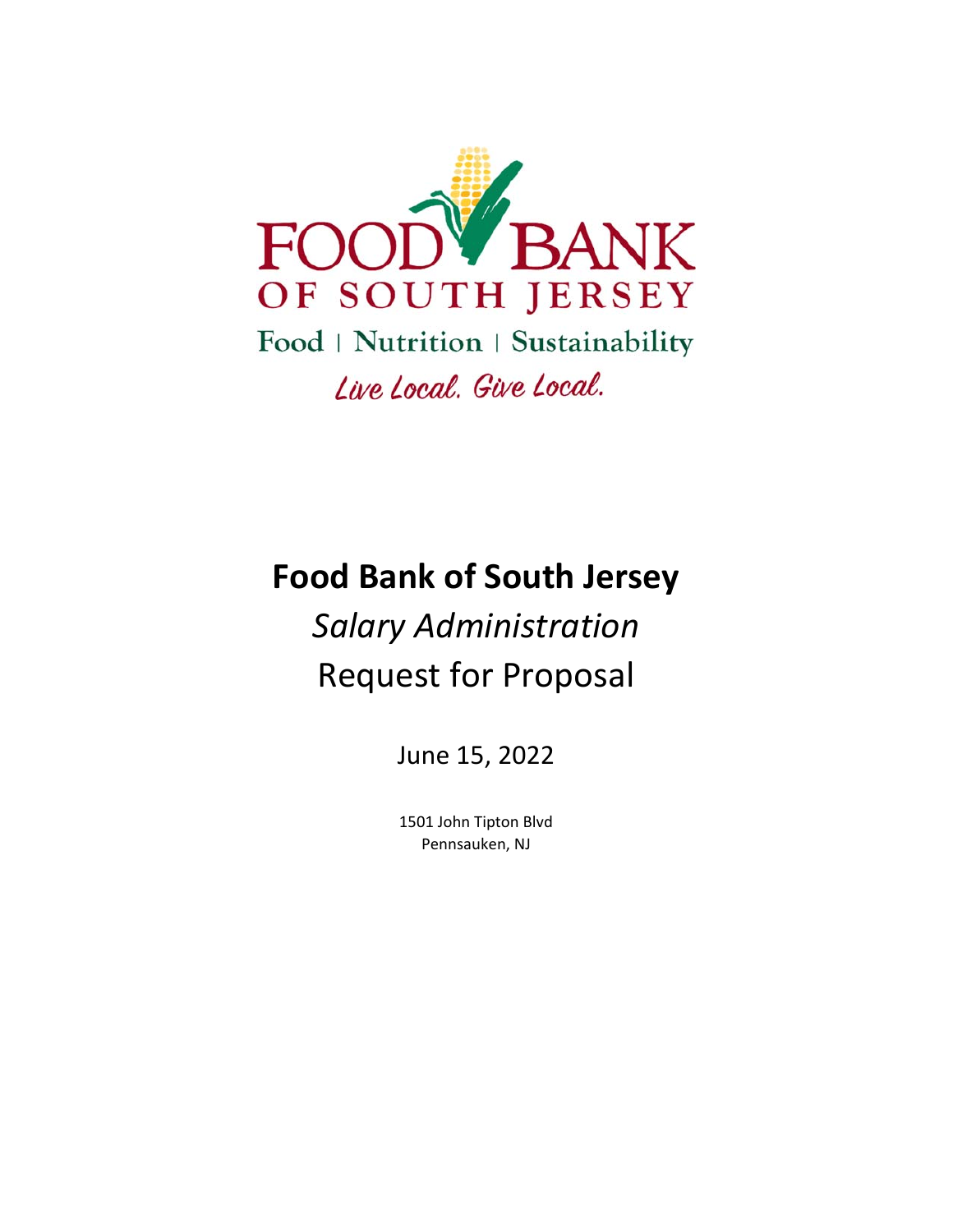

# **Contents**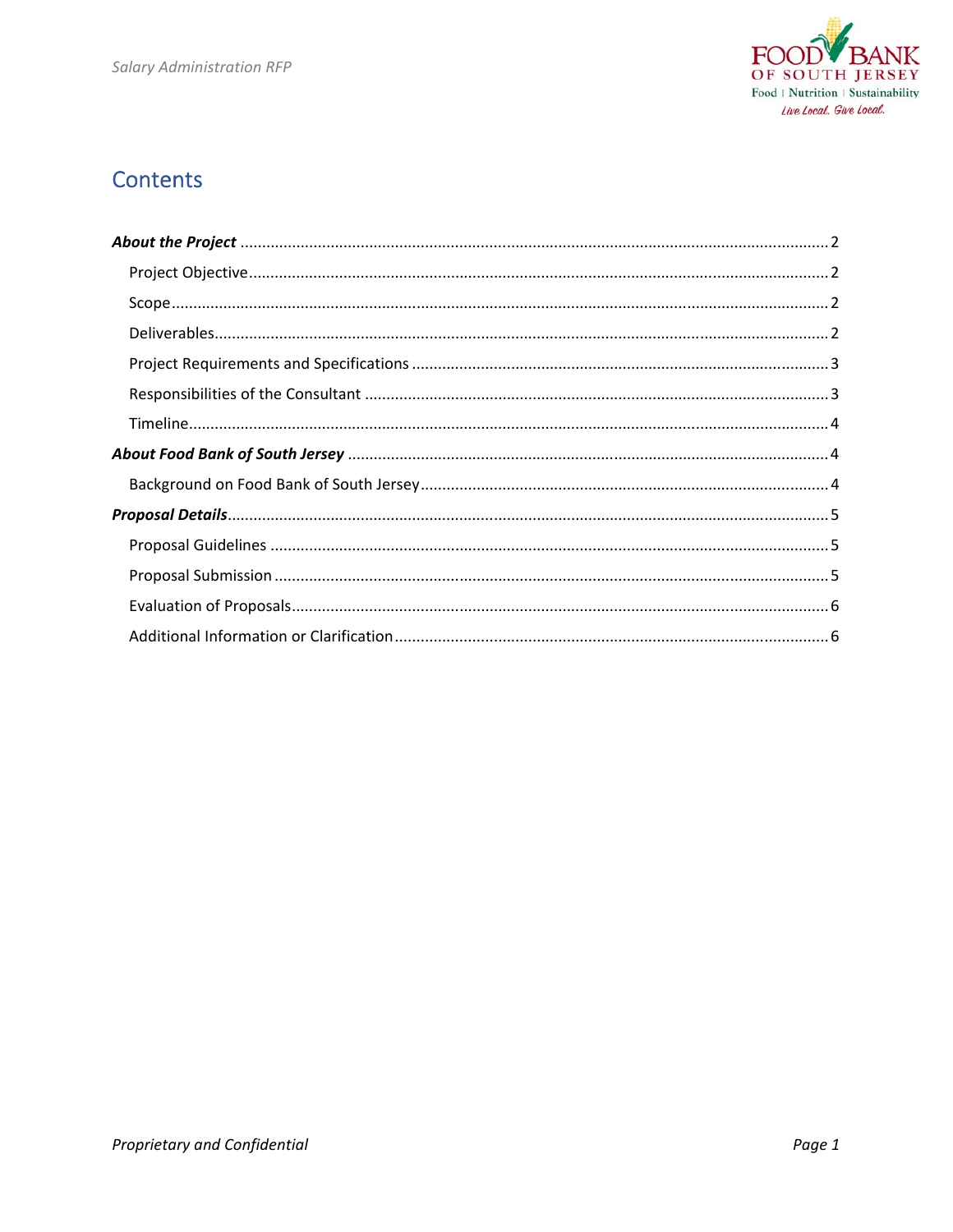

# *About the Project*

# Project Objective

Food Bank of South Jersey (FBSJ) is requesting the services of an outside firm or consultant to provide a Salary administration Plan including a competitive analysis of our compensation program, including confirming salary ranges and reward programs. The selected partner will be responsible for completing the items identified in this project's scope of work. FBSJ invites you to submit a proposal to furnish materials in accordance with the terms, conditions and specifications contained in this document.

### Scope

FBSJ anticipates a project scope that includes analysis and recommendations based on findings and deliverables that will be tailored to FBSJ's goals and objectives. Recommendations should consider external competitiveness within relevant labor markets and internal equity across the organization.

#### Phase I: [e.g., Discovery]

- Evaluate FBSJ's current environment including base salaries, bonus and total cash compensation (including executive positions)
- Base pay compensation salary ranges
- Job family, title and levels audit

#### Phase II: [e.g., Assessment]

- Develop high-level assessment of FBSJ's area of concern/market disconnect
- Salary structure recommendations according to current market data, compensation philosophy, and other factors.
- Engage representative network stakeholders to determine FBSJ's position as a Feeding America affiliate and nonprofit organization in South Jersey

#### Phase III: [e.g., Implementation Plan]

- Provide Data Collection and Review
- Job Matching/Benchmarking
- Market Competitiveness Analysis
- Program Analysis/Recommendations
- Report Results

The final plan should include a high‐level and concise plan, as well as a tactical plan to implement the recommended strategies.

#### Deliverables

There are several deliverables that should arise from the work within each phase. Deliverables should be aligned to business industry standards. Below is a list of expected deliverables by phase.

#### Phase I Deliverables: [e.g., Discovery & Assessment]

The first set of deliverables will contain discovery Data Collection and Review, including but not limited to: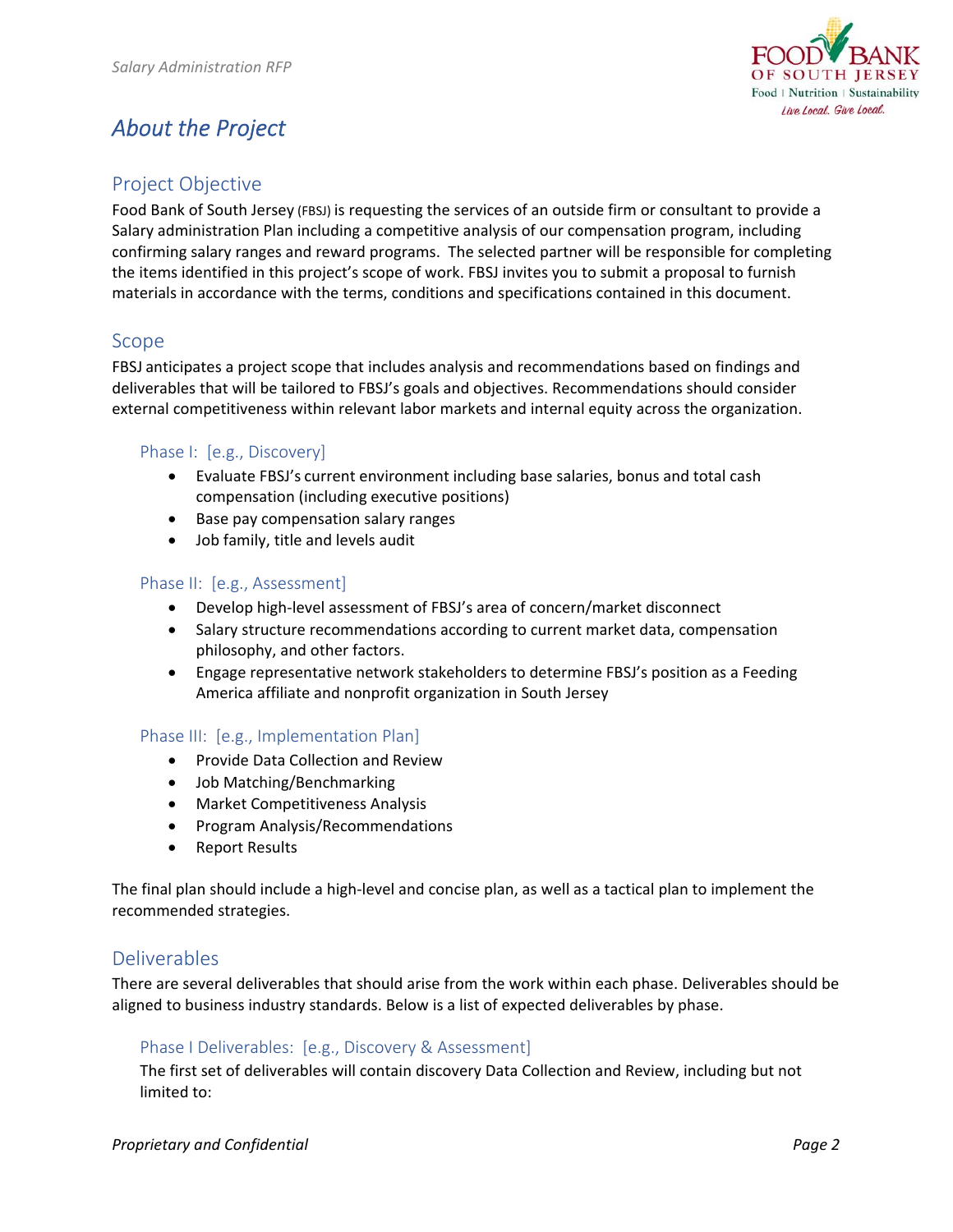

- Discovering specific needs to be addressed
- Key compensation goals
- Comprehensive understanding of the job hierarchy and unique roles

### Phase II Deliverables: [e.g., Implementation Plan]

The second set of deliverables will help frame our implementation plan. The elements of the plan will include, but not be limited to the following:

- Stated compensation philosophy and relevant labor market data to develop salary ranges to assist with compensation administration and incorporate geographic differentials
- A plan for salary administration with a focus on internal equity and ensuring that appropriate reporting structure, career progression and other considerations will be examined to ensure pay guidelines are appropriate

#### Project Requirements and Specifications

The Food Bank of South Jersey is seeking the professional support of a firm or consultant knowledgeable and experienced in Salary Administration to:

- Evaluate the existing environment
- Assist in Job Design and Analysis
- Provide work measurement/job evaluation
- Job family and career structures/architecture
- Help inform a vision for how FBSJ will move ahead in a fair way to ensure equal pay for equal work

## Responsibilities of the Consultant

During the project, the consultant will be responsible for:

- Conducting an initial assessment
- Developing detailed requirements for our compensation plan
- Providing recommendations/guidance
- Delivering an implementation timeline, estimated resources/staffing, and estimated budget
- Managing the project through completion and implementation

Response to this RFP assumes that the firm/consultant has the necessary staff resources available to devote to this project and can meet this timeline.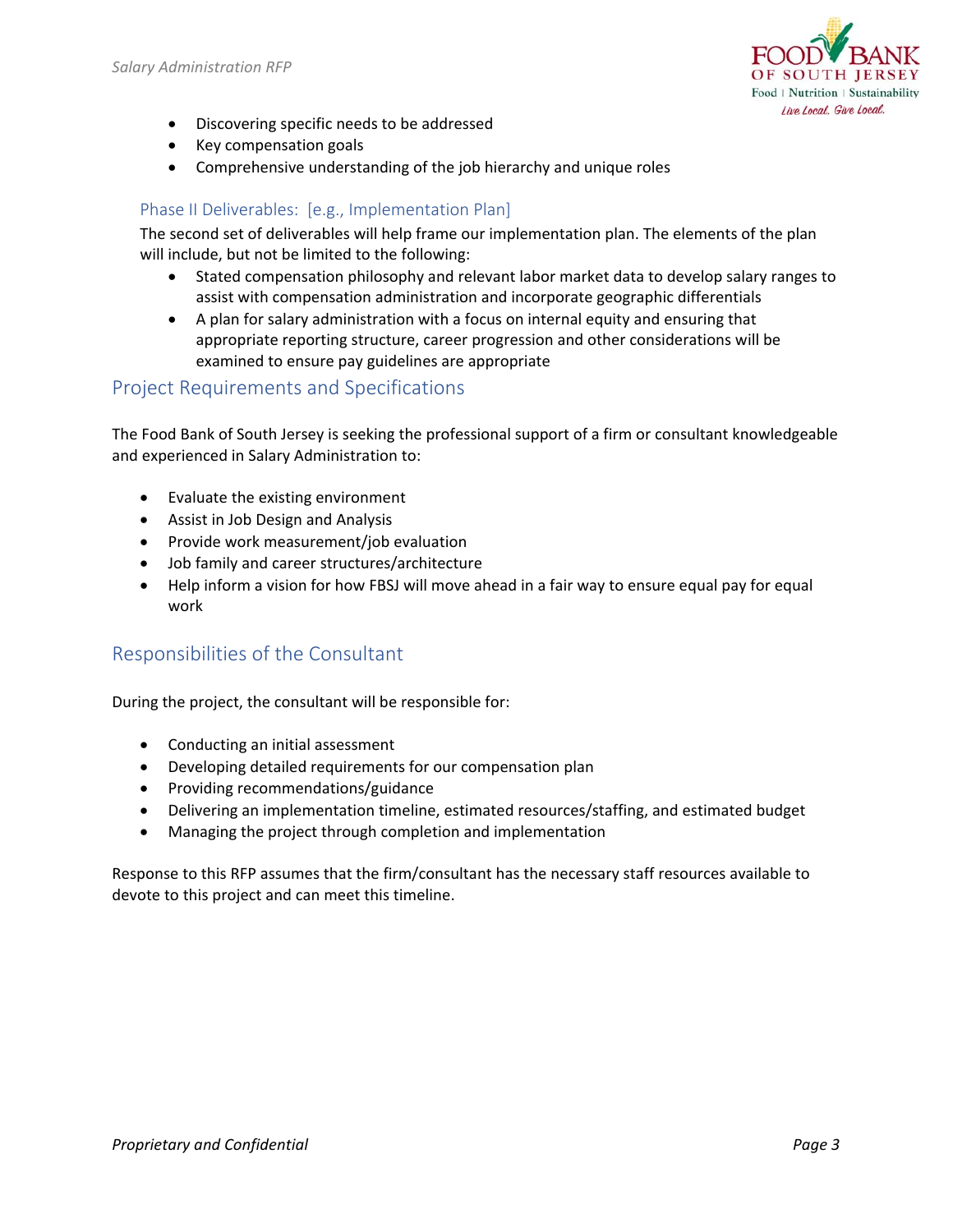

# Timeline

FBSJ intends to work with a partner and anticipates that this project will be executed according to the timeline executed below.

#### *Proposal Timeline*

| <b>Date</b>               | <b>Task</b>                                                   |
|---------------------------|---------------------------------------------------------------|
| June 15, 2022             | RFP sent to vendors                                           |
| June 21, 2022             | Vendors submit any questions regarding the RFP                |
| June 23, 2022             | FBSJ will reply with answers to submitted questions           |
| June 30, 2022 by 5 PM EST | Deadline for vendors to submit responses to RFP               |
| July 5, 2022              | Short-list of vendors identified, and presentations scheduled |
| July 8, 2022              | Presentations at FBSJ (Pennsauken, NJ) or virtually           |
| July 14, 2022             | Vendor selected and notified                                  |
| July 21, 2022             | Discovery / Planning phase begins                             |
| September 30, 2022        | Project complete                                              |

#### *Project Services*

Contract terms and conditions will be negotiated upon selection of the winning bidder for this RFP in the form of a statement of work (SOW). All contractual terms and conditions will be subject to review by FBSJ and will include scope, budget, schedule, and other necessary items pertaining to the project.

# *About Food Bank of South Jersey*

The Food Bank of South Jersey exists to provide an immediate solution to the urgent problem of hunger by providing food to people in need, teaching them to eat nutritiously, and helping them to find sustainable ways to improve their lives.

## Background on Food Bank of South Jersey

Marking its 35<sup>th</sup> year in 2020, FBSJ is the leader in providing safe and nutritional food to people in need throughout South Jersey. In 2021, FBSJ distributed over 17.9 million pounds of food to approximately 200,000 South Jersey residents in Burlington, Camden, Gloucester and Salem counties. That's the equivalent of 14.9 million meals. Almost 999,999 children's meals were served, and 59,000 people were fed monthly through our 200+ partner agencies. We recognize that the talent and dedication of our 86 team members are contributing factors to the success of FBSJ, as they work to serve people in need. Providing community impact through local support, FBSJ ensures that local donations stay local. FBSJ is a member of Feeding America, our nation's largest hunger‐relief organization. To learn more, visit www.foodbanksj.org.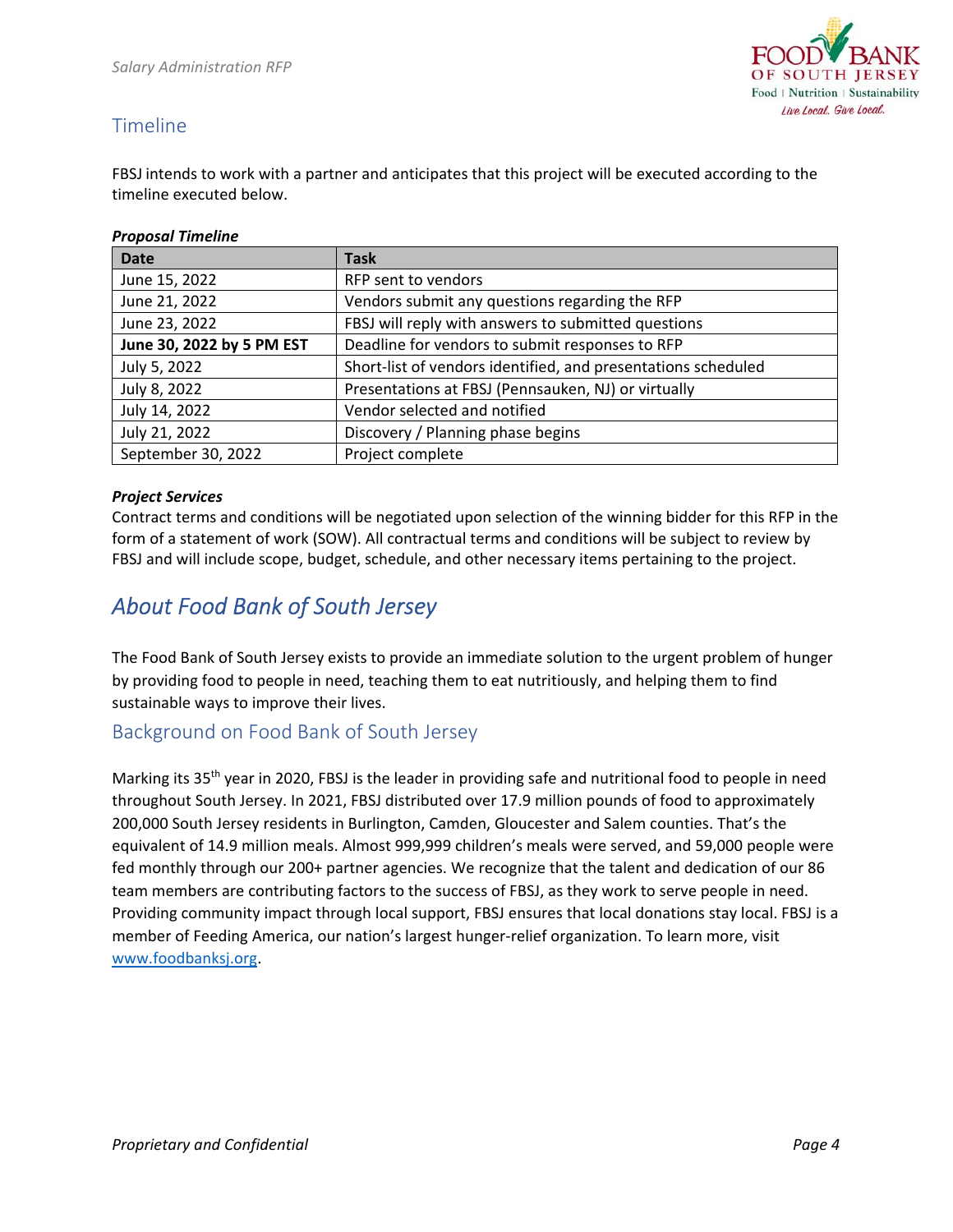

# *Proposal Details*

## Proposal Guidelines

The Proposal should describe the methodology to be used to accomplish each of the project tasks and services as they are defined in the Scope of Work. The Proposal should also describe the work that will be necessary to satisfactorily complete the tasks and service requirements.

Please note that this Request for Proposal (RFP) cannot identify each specific, individual task required to implement this project successfully and completely. FBSJ relies on the professionalism and competency of the proposing firm/consultant to be knowledgeable of the general areas identified in the Scope of Work and of adequate competence to include in its proposal all required tasks and subtasks, personnel commitments, man hours, direct and indirect costs, etc.

Amendments to proposals are allowed prior to the proposal due date and must be made in writing. A vendor may withdraw its proposal at any time prior to the proposal due date by notifying the Submittal Contact in writing. Amendments or withdrawals offered in any other manner than described will not be considered. Proposals cannot be amended or withdrawn after the proposal due date.

## Proposal Submission

Responses should be organized into the following sections:

#### 1. **Organization/Company Profile**

- a. Type of ownership (e.g., individual, partnership, or corporation)
- b. Number of years in business
- c. Listing of primary disciplines and services provided
- d. Size of firm (i.e., number of staff and contractors)

#### 2. **Project Team**

- a. Provide an overview of how the team would be structured
- b. Identify key personnel proposed for this project including their roles, number of years at the firm, and any special skill sets they bring
- c. Include bios for key personnel and their experience on comparable projects
- d. Identify subcontractors, if any, to be utilized and include resumes showing their experience on comparable projects

#### 3. **Experience/Qualifications/Reference**

- a. Provide a minimum of three references
- b. Highlight any work done for nonprofit organizations

#### 4. **Understanding of Project Requirements and Specifications**

- a. Demonstrate your understanding of the task and services requested
- b. Describe your approach to meet the objectives, including key activities and tasks
- c. Provide a proposed project schedule including milestones and project completion

#### 5. **Cost Proposal**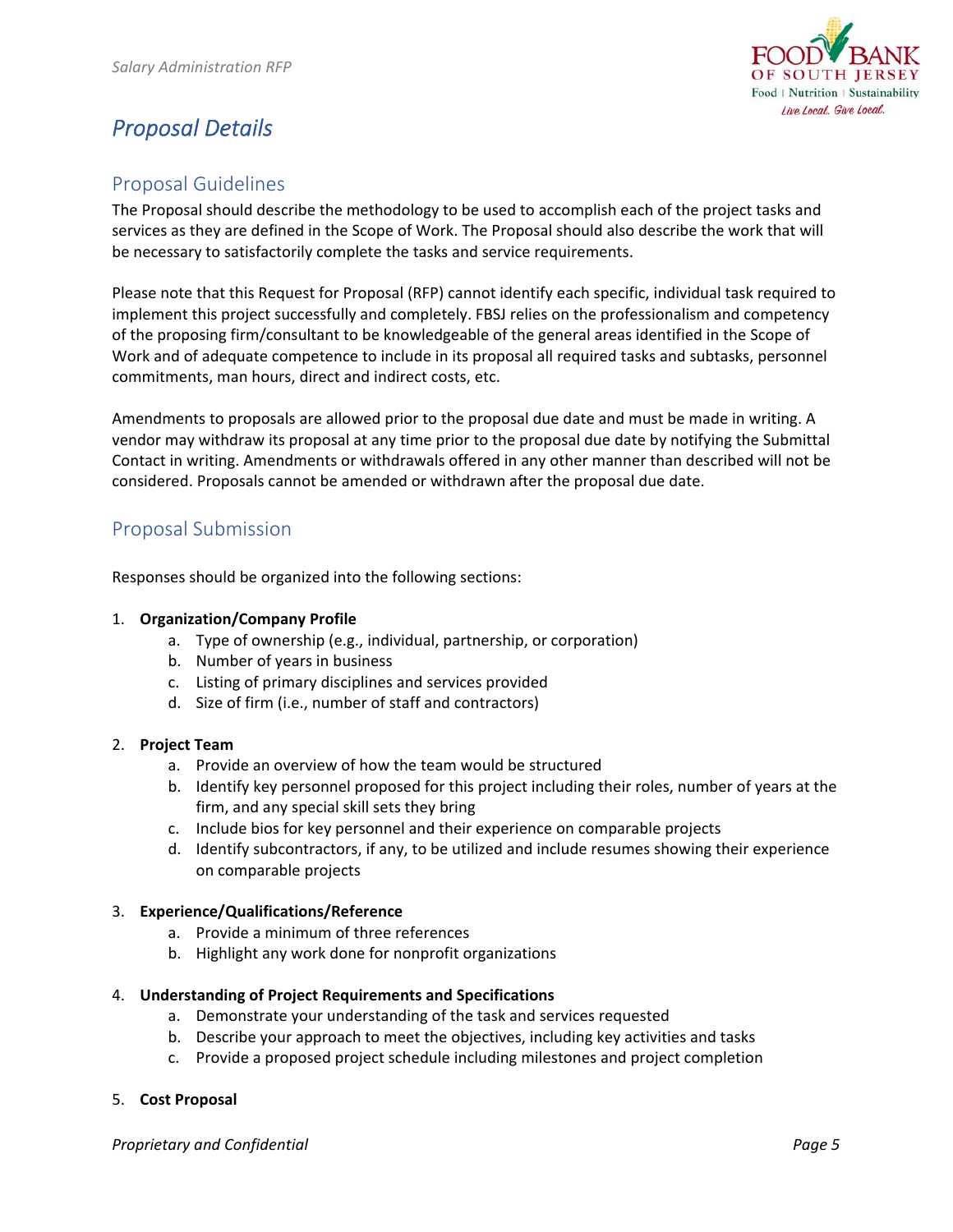

- a. Provide a detailed fee proposal that reflects the project phases and/or milestones. The fee proposal should include all anticipated reimbursable expenses as a separate line item, and the charge rates of the people who would perform the work. FBSJ anticipates a fixed fee for service.
- b. FBSJ is a non‐profit organization and appreciates any firm/consultant responding to this request for proposal to include a fee proposal commensurate with our non‐profit status (i.e., low‐bono rates).
- c. All quotes shall be held firm for a minimum of ninety (90) days after the proposal due date to allow adequate time for FBSJ to consider each proposal and make an award.

**Appendices:** Any additional documents that the bidder deems valuable to this proposal should be included as an appendix. This may include CVs of key project staff, documents that highlight work completed on previous projects that are similar in scope, etc.

# Evaluation of Proposals

All proposals submitted will be evaluated by a committee of FBSJ staff. At the discretion of the committee, short-listed companies will be requested to make a formal presentation. Staff who would be assigned to this project should be present at the presentation. FBSJ's request for a presentation shall not constitute acceptance of a proposal. Those proposers will be notified to arrange specific date and time. All expenses related to the travel to FBSJ's office, proposal development and collateral materials for the presentation are entirely the responsibility of the bidder and shall not be chargeable in any manner to FBSJ. Proposals will be rated based on experience, pricing considerations and overall service capabilities. FBSJ reserves the right to award or reject any or all RFPs and shall select a provider based on its assessment as to which proposal best meets its needs at the most cost-efficient price. No single factor shall solely determine the selection.

# Additional Information or Clarification

FBSJ's objective is to ensure that you are provided with the information you need to provide the most complete response to this RFP as possible. As such, FBSJ welcomes questions related to this RFP. **Questions or requests for clarification must be emailed by June 21, 2022 at 5:00 PM EST to Janet Kotsakis, Director of Human Resources at jkotsakis@foodbanksj.org.** All intended bidders will receive responses to all questions via email.

**Each bidder must submit their final proposal by June 30, 2022 at 5:00 PM EST via email to Janet Kotsakis, Director of Human Resources at jkotsakis@foodbanksj.org.** Electronic submissions only will be accepted.

#### **Proprietary and Confidential Information Notice**

This RFP contains proprietary and confidential information of FBSJ, which is provided for the sole purpose of permitting the recipient to respond to the RFP submitted herewith. In consideration of receipt of this RFP and related datafile, the recipient agrees to maintain such information in confidence and not to reproduce or otherwise disclose this information to any persons outside the group directly responsible for responding to its contents. There is no obligation to maintain the confidentiality of any information that was known to the recipient prior to receipt of such